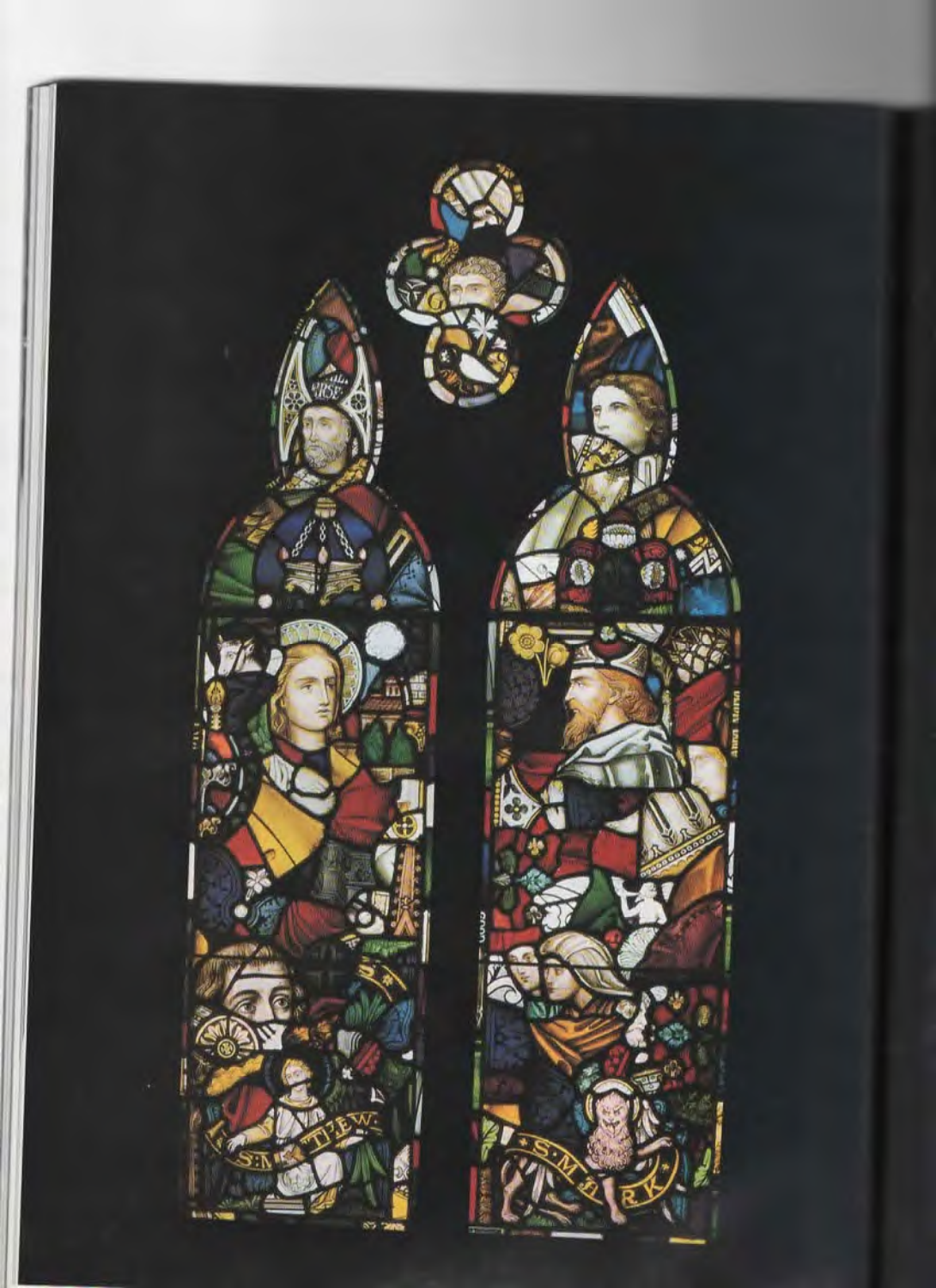From bomb-shattered cathedrals of Europe, a Canadian chaplain created a stained-glass memorial

By Roberta Avery with photos by Ted Shaw

O THE ARMY CHAPLAIN hiding in the rubble of the bombed church, the bright red fragment from a stained-glass window looked like the blood spilled on the battlefield that morning.

It was 1944 and the late Maj. Rev. Harold Appleyard's Royal Regiment of Canada had just lost 40 men at Louvigny, France, following the D-Day landings. Appleyard, on leave from his parish in Meaford, Ont., on Georgian Bay, pocketed the shard.

Broken stained glass from more than 100 bombed European churches were picked up by Canadian army chaplain Harold Appleyard during the Second World War. He had them re-made as windows for his church in the Georgian Bay community of Meaford, Ont.



**CANADIAN GEOGRAPHIC**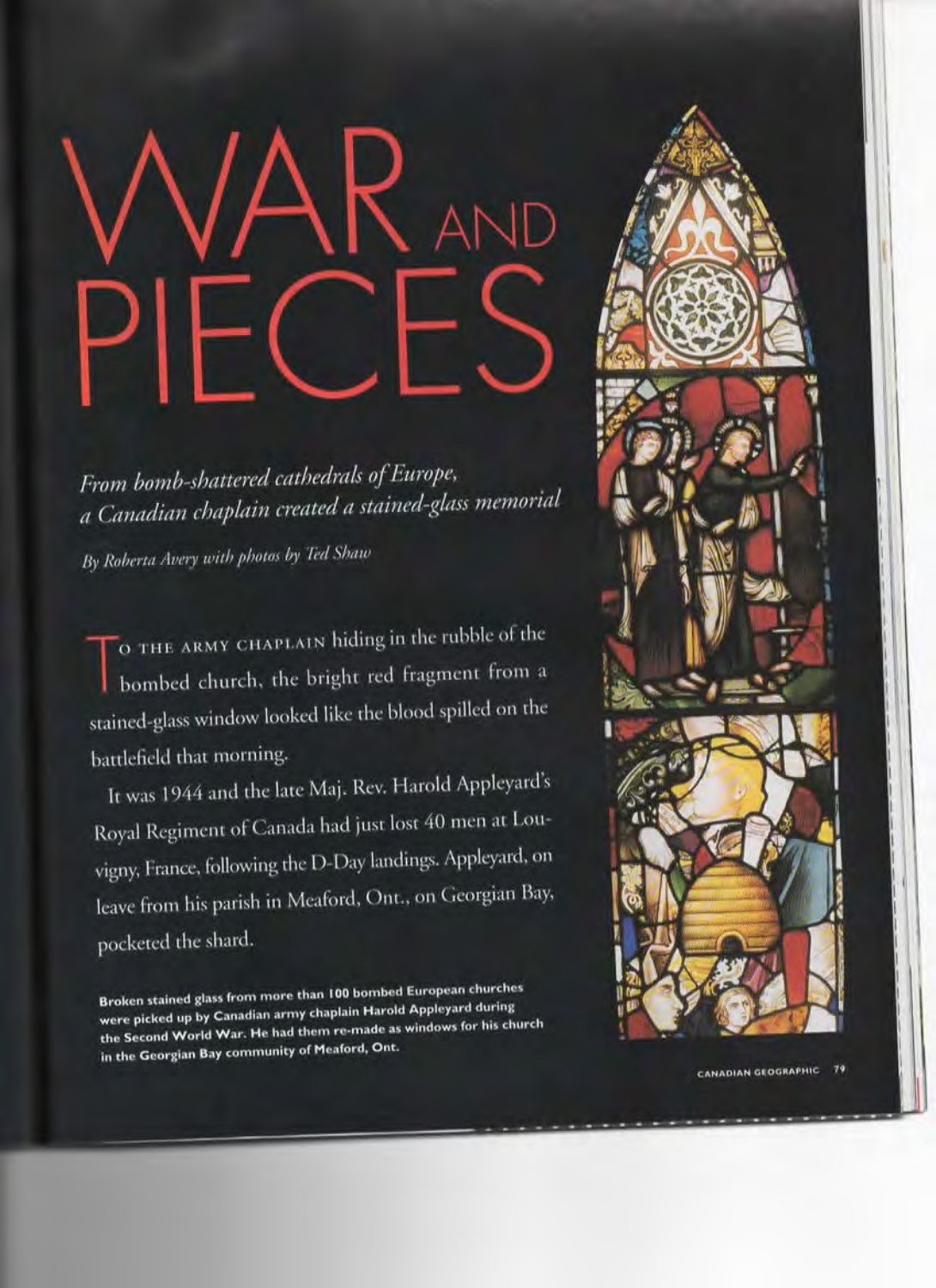



Installed in Meaford's Christ Church Anglican and dedicated to the parish's war dead, the windows contain some of the oldest stained glass in North America.

He already had a collection of stained-glass fragments he had gathered from the bombed ruins of more than 100 churches and cathedrals in Britain, Belgium and Holland during his three-and-a-half-year tour of duty, but it was that one red piece that became his inspiration. He decided to have his collection made into a window to take home as a memorial to the war dead. In fact, he had enough glass for six windows.

Appleyard's fragments were skilfully blended to form mosaic patterns and made into windows by Cox and Barnard of Sussex, England, then shipped to Canada in straw-packed crates. Leslie Aylward, 67, a young glazier's apprentice at Cox and Barnard during the war, remembers the distinguished Canadian officer arriving with a bundle of shards. "It was more than 50 years ago but I remember because he wanted us to use the old traditional method of using sawdust to dry the cement between the pieces," says Aylward.

Today the parishioners of Meaford's Christ Church Anglican are illuminated by what is arguably some of the oldest and finest stained glass in North America.

"During my first few moments in England, the appalling destruction of homes and churches alike, along with the courage of the British people, made

it desirable to link their sacrifice with ours," Appleyard said in an August 1946 service dedicating the windows to the war dead of the parish.

Olive Sims, 78, a member of the church since childhood, remembers the dedication service, which was broadcast across Canada and in Britain. "I was making the lunch but I went up for the service and found all those people had come to see our windows," she says.

"It wasn't about which denomination or where they lived, he wanted the windows to honour them all," says Archdeacon Ted Light, 84, who befriended Appleyard after the war. "The old glass has an incredible depth of colour. It has to be seen to be appreciated."

A southeast-facing window in the cloister is made of glass from some of the 53 London churches and cathedrals designed by renowned English architect Sir Christopher Wren. Appleyard also scooped melted glass from the rubble of Coventry Cathedral, which was destroyed by fire bombs, as well as fragments from St. James in Dover, which was demolished by shell fire during the Battle of Britain. Diagrams on the windowsills in Christ Church explain the origin of each fragment.

'I usually was able to find someone to approve what I wanted to take, but occasionally ... permission had to be taken for granted," Appleyard said in an